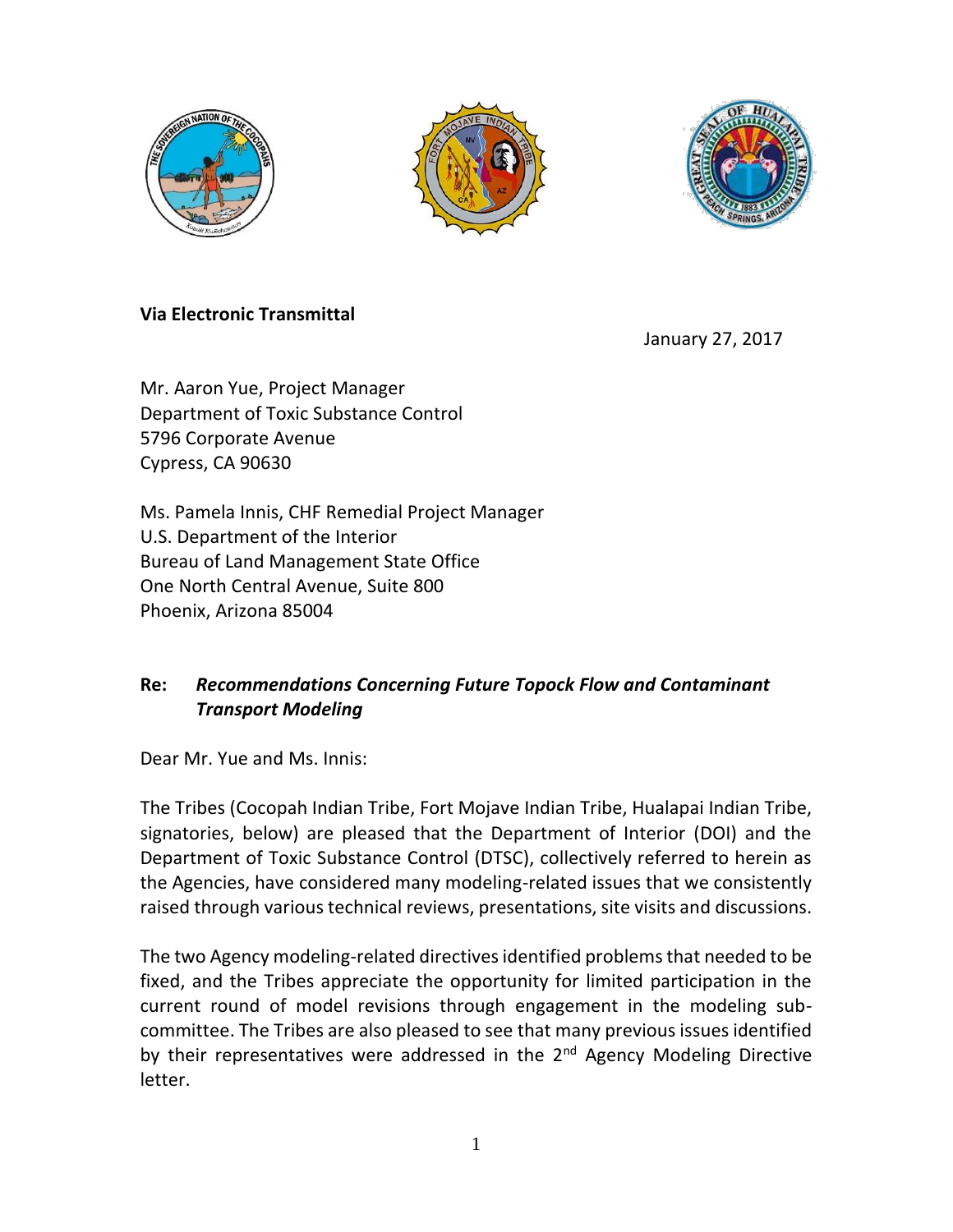In offering comments at this time, we point out that this letter and its contents are NOT a review of the January 2017 Arcadis *Addendum to the Development of Groundwater Flow and Solute Transport Models*. However, we believe it is important to comment on some remaining issues that are still of concern.

First, outside of the immediate plume area, we believe that both conceptual and numerical model uncertainty still remains high, especially beneath the Colorado River and immediately east of the river, in Arizona. Though Arcadis updated and re-calibrated the model, we believe the calibration to localized (plume area) steady-state groundwater levels produces a highly non-unique solution. As such, many alternate combinations of model input parameter values and model boundary conditions can produce equally well-calibrated results. This nonuniqueness produces high uncertainty in model predictions, particularly outside of the immediate plume area.

Despite the high predictive uncertainties inherent in the model, we continue to believe that the model can and should be used to address several remaining concerns that the Tribes have raised for several years. In particular, we feel strongly that the model needs to be sufficiently accurate and robust to be able to address various conceivable scenarios and contingencies as have been expressed during the course of our technical discussions. Our primary concerns include:

## **Potential for Arizona Groundwater Contamination**.

- Given high model uncertainty outside the existing plume area, what is the potential for contamination of Arizona groundwater? What is the maximum possible magnitude and extent of contamination in Arizona? This is a sensitive cultural area for one or more Tribes and has been determined eligible as a Traditional Cultural Property (TCP) by BLM and Arizona SHPO, which are in the process of setting a boundary that includes this area (MW-X and MW-Y). We believe the updated model can easily be used to evaluate the potential for Arizona groundwater contamination.
- What are Agency plans if contamination occurs? Should Arizona groundwater become contaminated, it would be clear that the California remediation wells (i.e., riverbank extraction wells) will have failed to contain the plume under currently proposed operations, a key Remedial Action Objective (RAO). We believe the model can also be used to evaluate mitigation of impacted Arizona groundwater, and to demonstrate the infeasibility of attempting to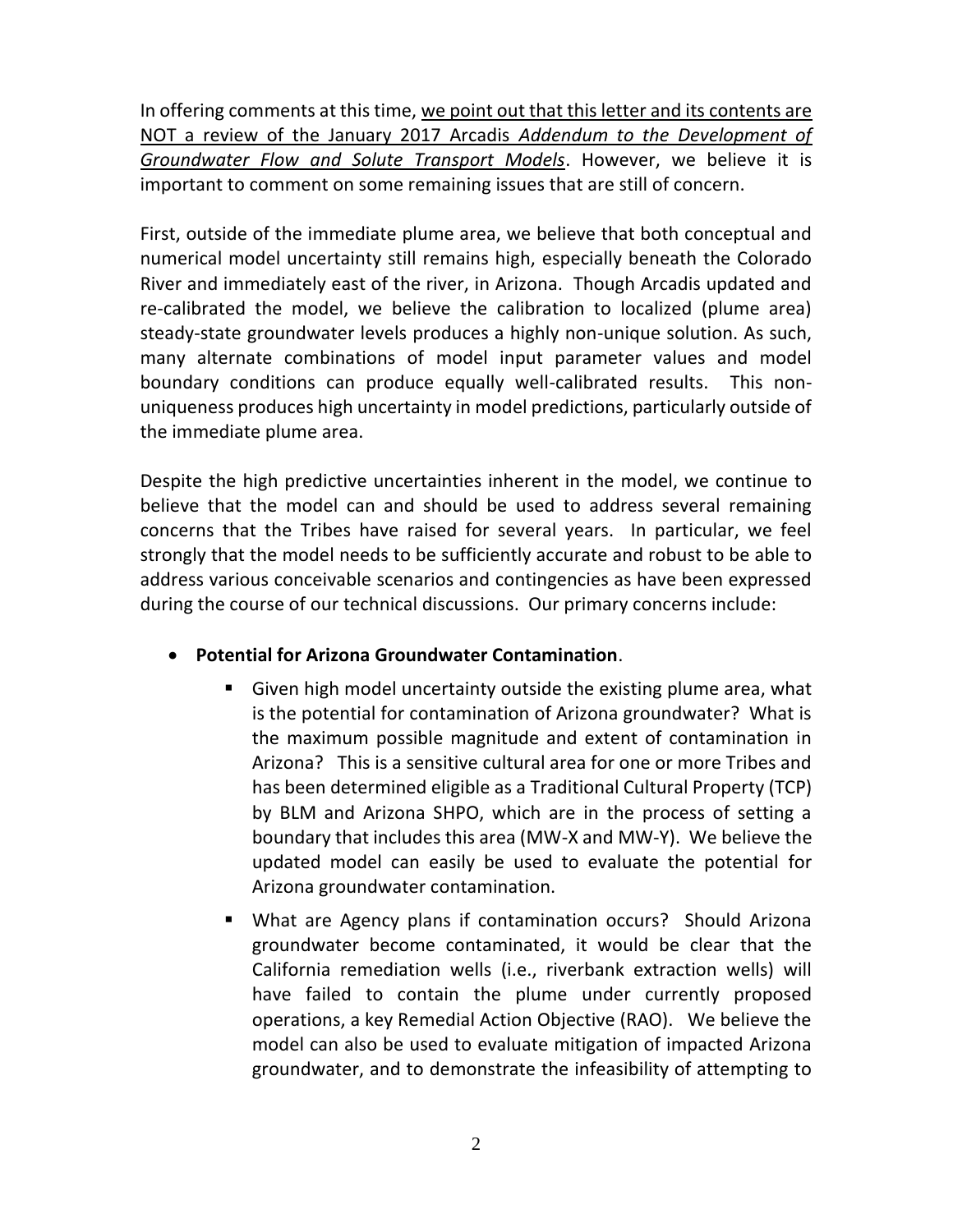draw back contaminated groundwater from Arizona to California, using for example, the existing California riverbank extraction wells.

- **If Arizona groundwater becomes contaminated, we are concerned** that another investigation and characterization, followed by remediation would then be required, resulting in further negative impacts to the TCP.
- **Maximum Project Duration**. If contamination occurs in Arizona, PG&E will likely reduce Arizona freshwater pumping and reduce IRL freshwater injection, thereby reducing the enhanced "flushing" gradient, intended to reduce overall treatment time. As a result, remedy duration would likely increase considerably beyond 30 years. Under these circumstances, how long would the system need to be operated to achieve remedy goals? The duration of remediation system operation has not been adequately considered, but should be using the updated model. Scenarios ranging from minimal reductions in Arizona pumping and IRL injection to the complete elimination of such should be considered.
- **Maximum Number and Location of Future Wells**. Given the high uncertainty in model predictions:
	- how many more wells than currently planned in the 100% Basis of Design Report could be required in the worst case in both Arizona and California?
	- what would be the anticipated locations of these wells? We are very concerned that, once constructed and operational, projectmomentum will override the long-standing protocol not to place wells in our culturally-sensitive areas.

In light of these concerns, the Tribes recommend that the following actions be taken as the Topock Groundwater Remediation Project proceeds:

 **Uncertainty Analysis**. We continue to believe an uncertainty analysis should be performed now to address our immediate concerns, particularly an analysis that evaluates conceptual parameter and boundary condition uncertainty in model predictions. At the June 2017 TWG meeting, the Tribes referenced the Santa Susana – Ventura County (Boeing, NASA, DoE) project in California, a similar high profile environmental site with DTSC oversight that is conducting such a predictive uncertainty analyses. Effects of major changes to model boundary conditions and hydraulic properties on predictions (and calibration), should be evaluated as described in ASTM D 5611 – 94 (2016).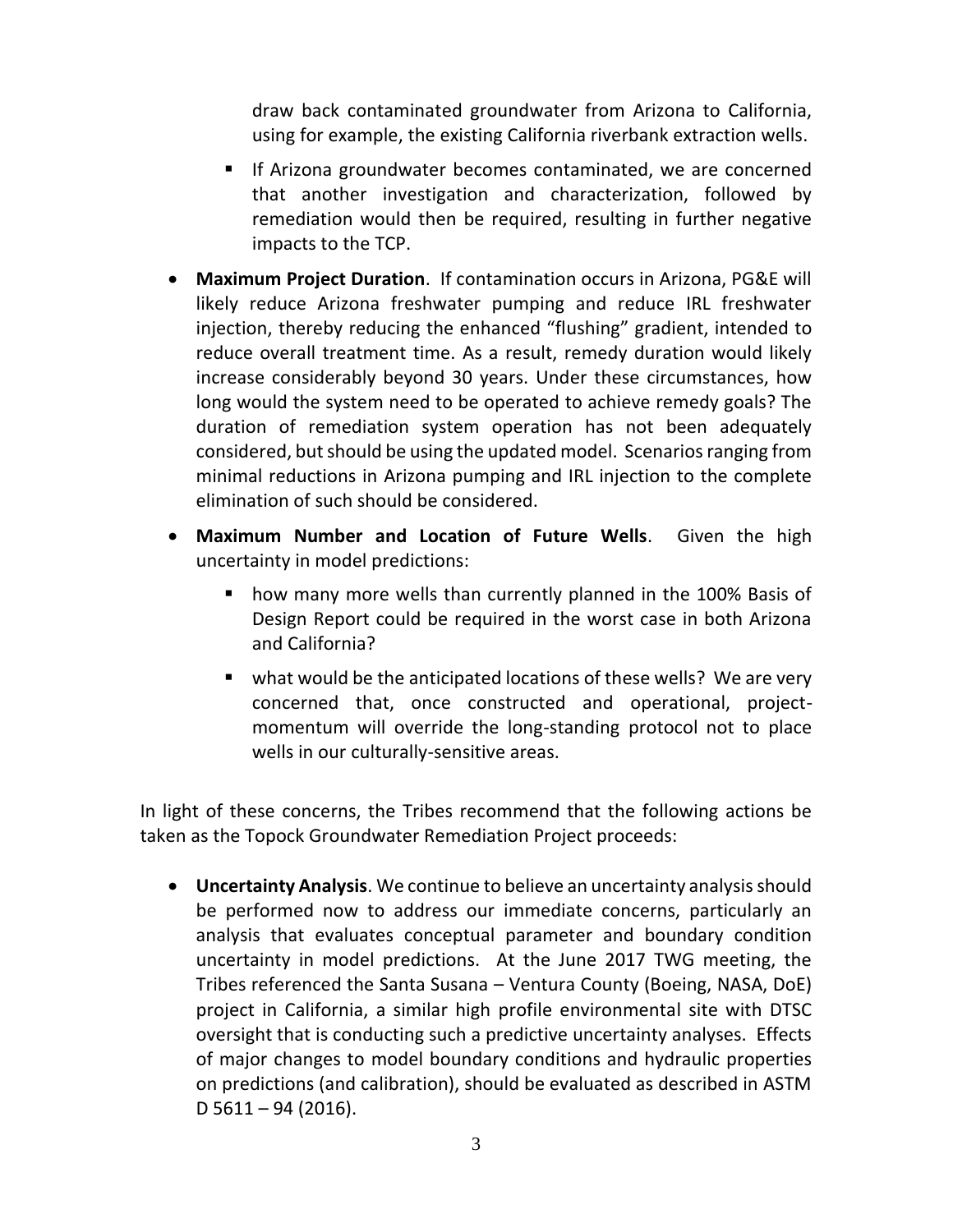## **Model Calibration.**

 $\overline{a}$ 

- **Demonstrate unique solution.** 
	- Though the model has been updated and now incorporates more appropriate boundary conditions (i.e., river cells, ET rates, ET locations, Sacramento or Warm Springs Wash inputs, etc.), we strongly feel that a unique calibration solution needs to be clearly demonstrated. In particular, the model needs to be calibrated to more regional data outside the plume area. Standard modeling protocol<sup>1</sup> requires that modelers show how the final set of parameters and boundary conditions produce the best calibration over the entire model area. The recently observed lack of change in mean local calibration performance (mean residuals) only confirms that the solution is non-unique, and/or the riverbed conductance, which controls flux between river and aquifer, is set far too high, effectively isolating the remediation system performance from the rest of the model domain.
	- **Historical Plume Development**. We strongly feel that the recently updated and re-calibrated model should have its performance and credibility demonstrated by reproducing historical plume development, exactly as done previously for earlier model versions by CH2M Hill. This would help confirm that the solution is indeed unique within the remediation area. If it cannot reproduce the historical plume like before, we would find it difficult to believe future fate and transport predictions during remedy operation. We also believe that calibration should include fate / transport calibration. Nearly 10 years of system performance data for IM-3 and total mass removal and concentration trends are available.
- **River-Aquifer Flow.** Riverbed conductance is a critical calibration model parameter that we believe strongly governs existing flows between California and Arizona, beneath the river and more so

<sup>&</sup>lt;sup>1</sup> For example, see Anderson & Woesner, 1992, Section 8.4 "Evaluating the Calibration" – Figure 8.10 - Figure 8.11, standard error with simulation number, and Figure 8.12, calibration level and distribution of error; *Methods and Guidelines for Effective Model Calibration*, USGS WRI 98-4005 [see Table 1]; *Approaches to Highly Parameterized Inversion: A Guide to Using PEST for Groundwater-Model Calibration*, USGS SIR 2010- 5169.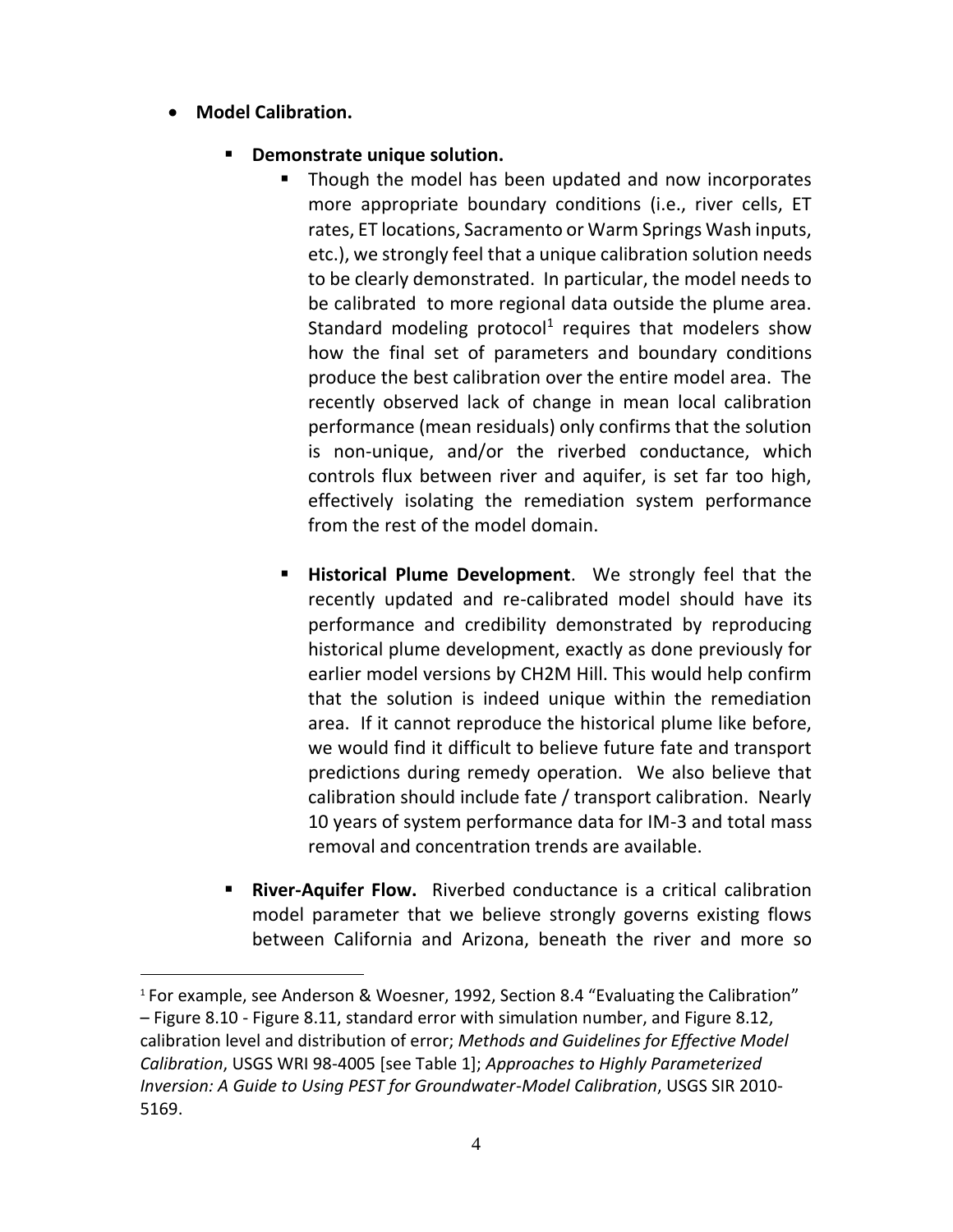during remedy operation. We are unaware of any field data to support assigning uniform values assigned to this parameter throughout the model, which makes the parameter highly uncertain. Although lower conductance values were assigned in lower velocity areas like Topock Marsh/Bay based on our recommendations, values throughout the model and especially within the River could easily be further reduced. We are concerned that over-specification of conductance values, which the non-unique calibration appears insensitive to, will under-predict future groundwater transport of contaminants from California to Arizona during remedy operation. We believe this requires further evaluation and efforts should be made to base model values on field measurements, for example using shallow piezometers in Colorado River and Topock Marsh areas.

 **Independent Peer Review. T**he Agencies should consider conducting an external independent model peer review by a noted modeler with extensive expertise in calibration and uncertainty analyses. The TRC can provide names of experts external to the project who could provide unbiased industry-standard assessment of model calibration and predictions.

We understand the interest in expediency to complete modeling and obtain Agency approval of the 100% Basis of Design Report. We do not believe that implementing our recommendations would hold up the approval, but we do request the following:

- Implement our above recommendations now. These actions can be addressed during the interim period and prior to construction and startup.
- Continue the modeling sub-group meetings to permit sustained involvement of Tribes and Stakeholders towards addressing our concerns.
- Provide updated model input files upon request by interested Tribes and Stakeholders. This would permit us to fully understand how the system behaves and how it will be impacted by the remedy operations, rather than relying on overly-simplified graphics and tables that we do not believe adequately convey the complexity of the natural system or the planned remediation system.